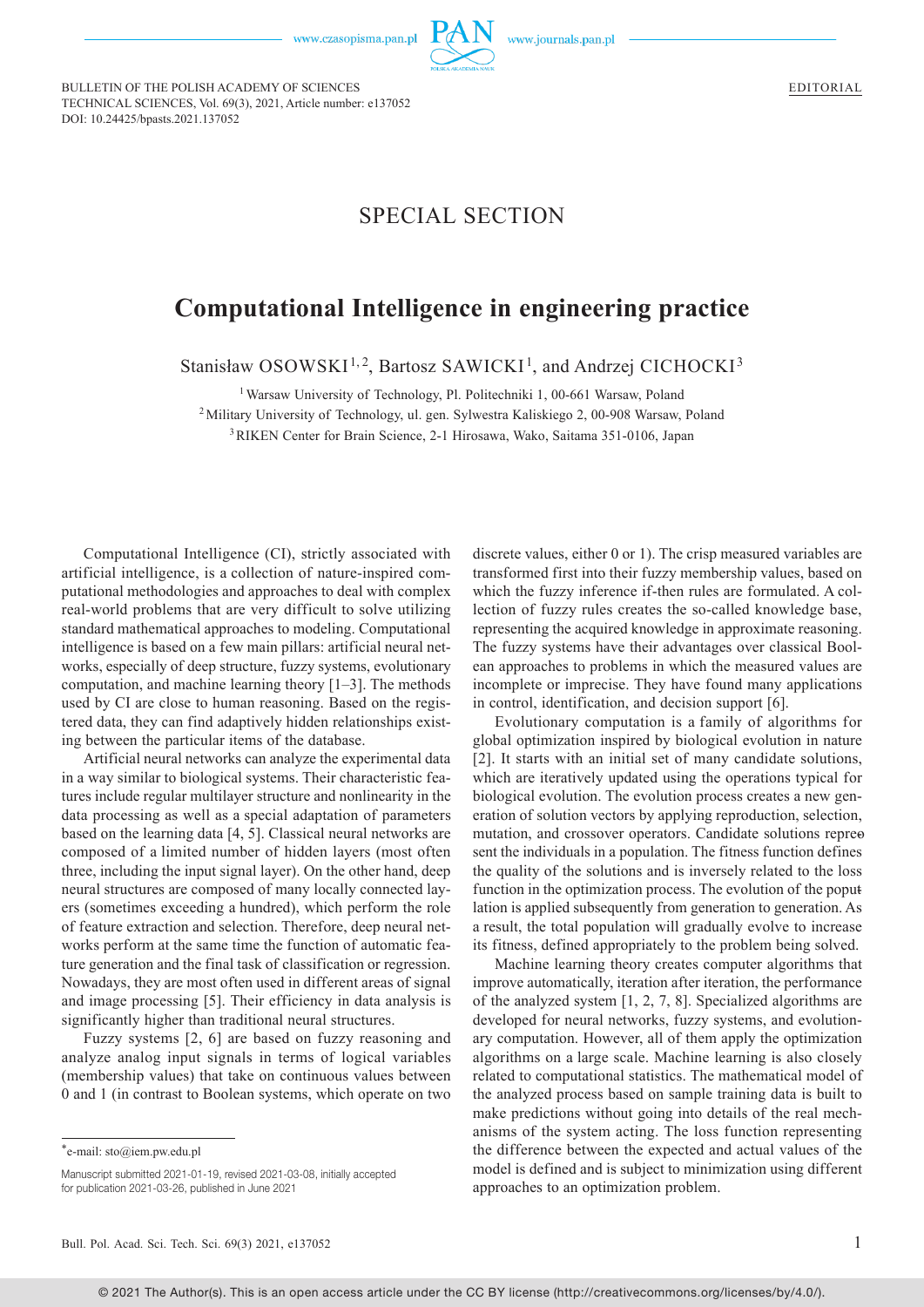

Machine learning algorithms are usually divided into three broad categories: supervised learning, unsupervised learning, and reinforcement theory. In the first category, the target is explicitly known and used in the definition of a loss function. Unsupervised learning can also take different forms. One is the so-called [self-organization](https://en.wikipedia.org/wiki/Self-organization), which facilitates modeling the [probability density](https://en.wikipedia.org/wiki/Probability_density_function) over multidimensional input data. The other one is the blind signal separation, i.e. the separation of signals from a set of mixed signals, without information (or with very little information) about the source signals or the mixing process [9].

Reinforcement is the process of shaping the behavior of the system by controlling its consequences [5]. A combination of rewards and/or punishments is used to reinforce the desired behavior or extinguish an unwanted behavior of the system.

CI plays a significant role in developing intelligent systems, including computer vision, early diagnosis of some diseases, drug discovery, biomedical informatics, prediction, natural language processing, recommender systems, robotics, gaming, and artificial creativity, to name just a few.

Recent advances in the field of CI and machine learning theory have greatly accelerated the research in all areas of engineering. They are well-suited now to different types of problems because of the ability to process a wide range of factors and generalize to unseen or new situations. They have provided many advantages in these applications, to the extent that the performance of CIs in multi-class classification and verification tasks can be sometimes even better than what is achievable by humans.

Artificial intelligence within the consumer, enterprise, government, and defense sectors is migrating to an essential technology driving improvement in quality, efficiency, and speed. The predicted artificial intelligence revenue is growing very quickly every year. Figure 1 depicts the growth in revenue from artificial intelligence for the enterprise application market worldwide from 2015 to 2024 (in millions of US dollars).

Deep neural networks play a very special role in CI [4], in particular different forms of convolutional neural networks



Fig. 1. The predicted growth of revenue from artificial intelligence for the enterprise application market worldwide (according to Tractica)



Fig. 2. The performance of deep learning over classical learning algorithms used in computational intelligence applications

(CNN). Their advantage over classical neural solutions is the increased ability to generalize. This is well seen in Fig. 2, presenting the performance of classical learning algorithms and deep learning algorithms with the increasing amount of data. This is the reason why so many different solutions to deep neural networks have been proposed nowadays [10]. They are available in the form of pre-trained structures ready to use for everybody in the form of so-called transfer learning. To such examples belong Alexnet, Resnet, Inception, Unet, R-CNN, Segnet, and many others [8–10].

Nowadays, deep learning has become the most important method in computational and artificial intelligence. Moreover, the increasing computational power of computers has greatly accelerated the research in this area and facilitated its practical application in different areas of our life.

The examples of applications of CI and deep learning include the recognition and classification of objects existing in images, photo descriptions, image restoration, real-time multi-person pose estimation, computer games, translation, voice generation, natural language processing, automatic machine translation, music composition, transferring style from famous paintings, [colorization of black and white images](https://www.mygreatlearning.com/blog/deep-learning-applications/#colorization), etc.

The application of CI in self-driving cars or mind-controlled wheelchairs is very famous (a [mind-machine interfacing device](https://en.wikipedia.org/wiki/Brain–computer_interface) that uses thought to command the motion of a motorized wheelh [chair](https://en.wikipedia.org/wiki/Motorized_wheelchair) [9]).

CI was found especially useful in bioengineering, in which we deal with very difficult problems of medical image and signal analysis (RTG, ECG, USG, CT, PET, OCT, and others). CI copes well with the increasing amount of data, input data sizes, and greater complexity of the objective real-world medical problems.

This Special Section of Bulletin of the Polish Academy of Sciences, Technical Sciences is devoted to the practical applications of CI in different areas of engineering, especially signal and image processing in bioengineering. It will contain the selected extended versions of the papers that have been presented at the International Online Conference of Computational Problems in Engineering in 2020.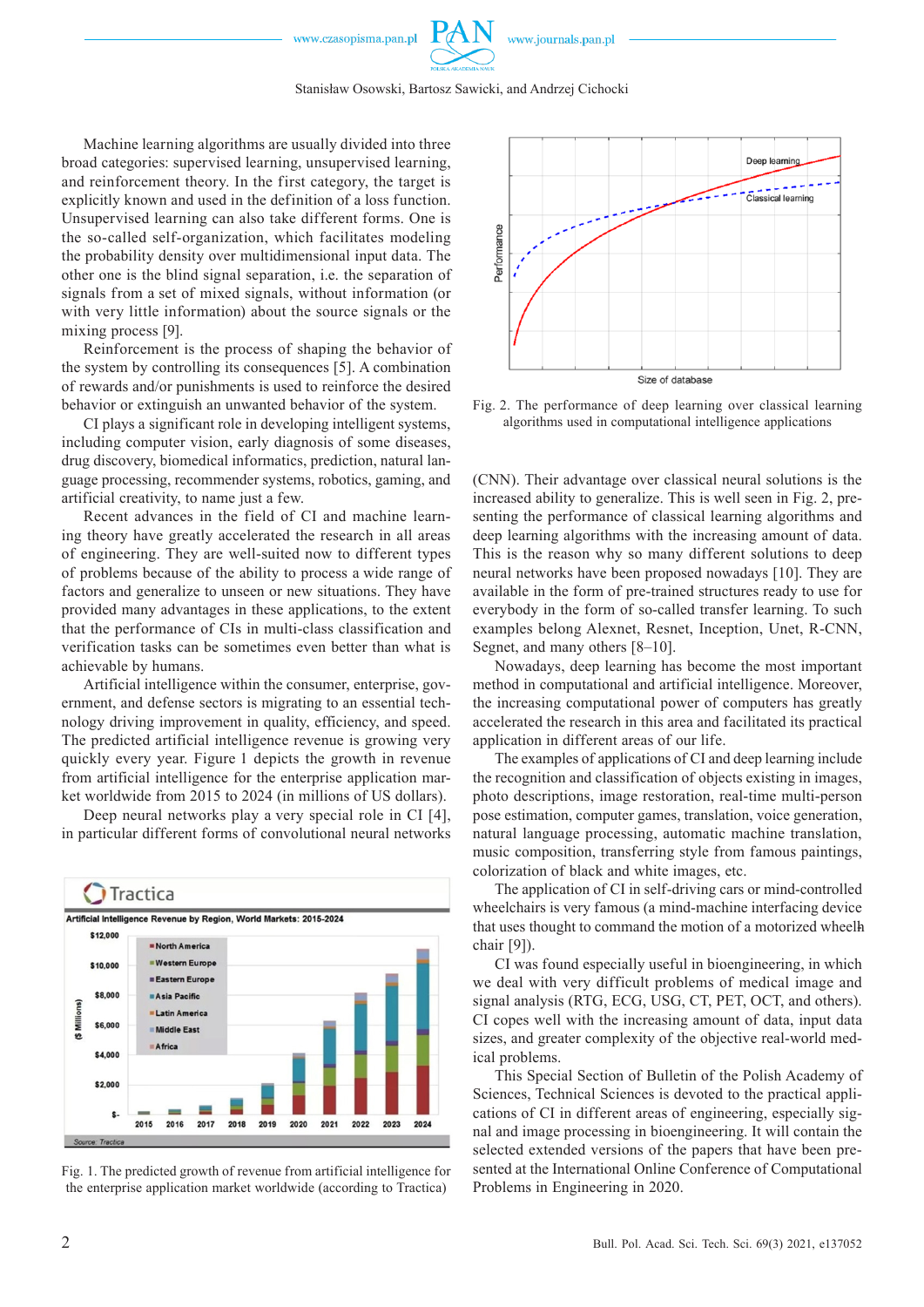Paper [11] co-authored by A. Osowska-Kurczab, T. Markiewicz, M. Dziekiewicz, and M. Lorent is dedicated to building a multi-feature ensemble model for the recognition of 8 subtypes of renal neoplastic lesions. The presented model associates two independent methods of image description: textural features and deep learning strategy. Many different algorithms of classification were applied to single-phase computed tomography images containing 8 subtypes of renal neoplastic lesions. The final ensemble of classifiers includes a textural description combined with a support vector machine and various configurations of convolutional neural networks, including Alexnet, Resnet, and Inception. The results of experimental tests have proved that such a model can achieve 93.6% of the weighted F1-score in 10-fold cross-validation mode of 8 classes of renal lesions.

Paper [12] of E. Kot, Z. Krawczyk, K. Siwek, P. Czwarnowski, and L. Królicki is devoted to brain tumor detection and segmentation using deep learning methods. A universal and complex framework for two parts of the dose control process – tumor detection and tumor area segmentation in medical images is proposed. This framework implements methods to detect glioma tumors from CT and PET scans. Two deep learning pre-trained models: VGG19 and VGG19-BN were investigated and utilized to fuse CT and PET examination results. Mask R-CNN (region-based convolutional neural network) was used for tumor detection – the output of the model binds box coordinates for each tumor object in the image. U-Net was used to perform semantic segmentation – to segment malignant cells and tumor areas. Data augmentation methods were applied to generate and increase the number of training samples. The results presented in the paper may be used by radiologists for tumor detection during screening tests, thereby decreasing the time of diagnosis while increasing the accuracy.

Paper [13] by Z. Krawczyk and J. Starzynski studies the suitability of deep neural networks in automatic bone structure segmentation of the CT data series of the pelvic region. Four different models of neural networks (FCN, PSPNet, U-net, and Segnet) were trained to perform the segmentation task of the three following classes: background, patient outline, and bones. The mean and class-wise intersection over union measures were evaluated for each network outcome. The most exact segmentation results correspond to the use of U-net model, with the mean intersection union value equal to 93.2%. The results were further improved by introducing ResNet50 as the encoder in the U-net model.

Paper [14] by T. Leś presents an automatic system for generating kidney boundaries in computed tomography (CT) images. The U-Net network was used for image segmentation. Several improvements to the standard U-net have been proposed in the paper. Among them, there is an innovative solution for framing the input data, precision-recall analysis to calculate the optimal image threshold value, and the volumetric analysis of coherent areas to eliminate false-positive errors. The developed system facilitates a fully automatic generation of kidney boundaries as well as a generation of a three-dimensional kidney model. It is very helpful in increasing the accuracy of the performed medical diagnosis and reducing the time in preparation of the final medical description.

Paper [15] co-authored by M. Kołodziej, A. Majkowski, P. Tarnowski, R. Rak, and A. Rysz presents the application of 1D convolutional neural network in cardiac sympathetic index (CSI) estimation based on ECG recordings. It is known that CSI increases before the seizure of epilepsy, therefore, its estimation is of practical importance. The paper presents a new approach to CSI estimation using a deep learning approach. The experiments have shown the good performance of the method on the example of 40 epilepsy cases. The 1D-CNN results were compared with the regression methods, based on the application of multilayer perceptron, support vector machine, and linear regression. The results proved that the proposed 1D-CNN method is characterized by much better resistance to the noise and artifacts existing in the ECG signal.

Paper [16] by E. Majda-Zdancewicz et al. compared the application of selected signal processing methods and machine learning algorithms for the taxonomy of acquired speech signals representing the vowel *with* prolonged phonation in patients with Parkinson's disease and healthy subjects. The problem was solved by using different statistical description methods of speech signals as well as the deep learning approach based on the processing of images of spectrograms in different time and frequency resolutions. The discriminatory ability of feature vectors was evaluated using the SVM technique, while the spectrogram images were processed by AlexNet convolutional neural network with the application of transfer learning. The accuracy of the best method reached the value of 97% with the specificity no worse than 93%.

Paper [17] by F. Gil and S. Osowski aims to investigate and compare the performance of different selection methods for choosing the diagnostic features in classification problems. The investigated set includes such methods as Fisher criterion, refiefF, nearest component analysis, stepwise fit, Kolmogorov-Smirnov criteria, T2-test, Kruskall-Wallis test, feature correlation with class, and SVM recursive feature elimination. The investigations compare their sensitivity to the noisy data as well as the repeatability of the most important features. Based on this study, the best selection methods are chosen and applied in the process of selection of the most important genes and gene sequences in a dataset of gene expression microarrays in prostate and ovarian cancers. The results of their fusion can be treated in practice as biomarkers of cancer.

Paper [18] co-authored by K. Godlewski and B. Sawicki, presents the development of AI players based on Monte Carlo Tree Search algorithms in the card game "The Lord of the Rings". The main challenge is the complexity of the game mechanism, in which each round consists of 5 decision stages and 2 random stages. The research covered an agent based on expert rules, using a flat Monte-Carlo search, as well as a complete MCTS-UCB. Moreover, different play-out policies have been compared. As a result of the experiments, an optimal (assuming a limited time) combination of algorithms was formulated and successfully tested.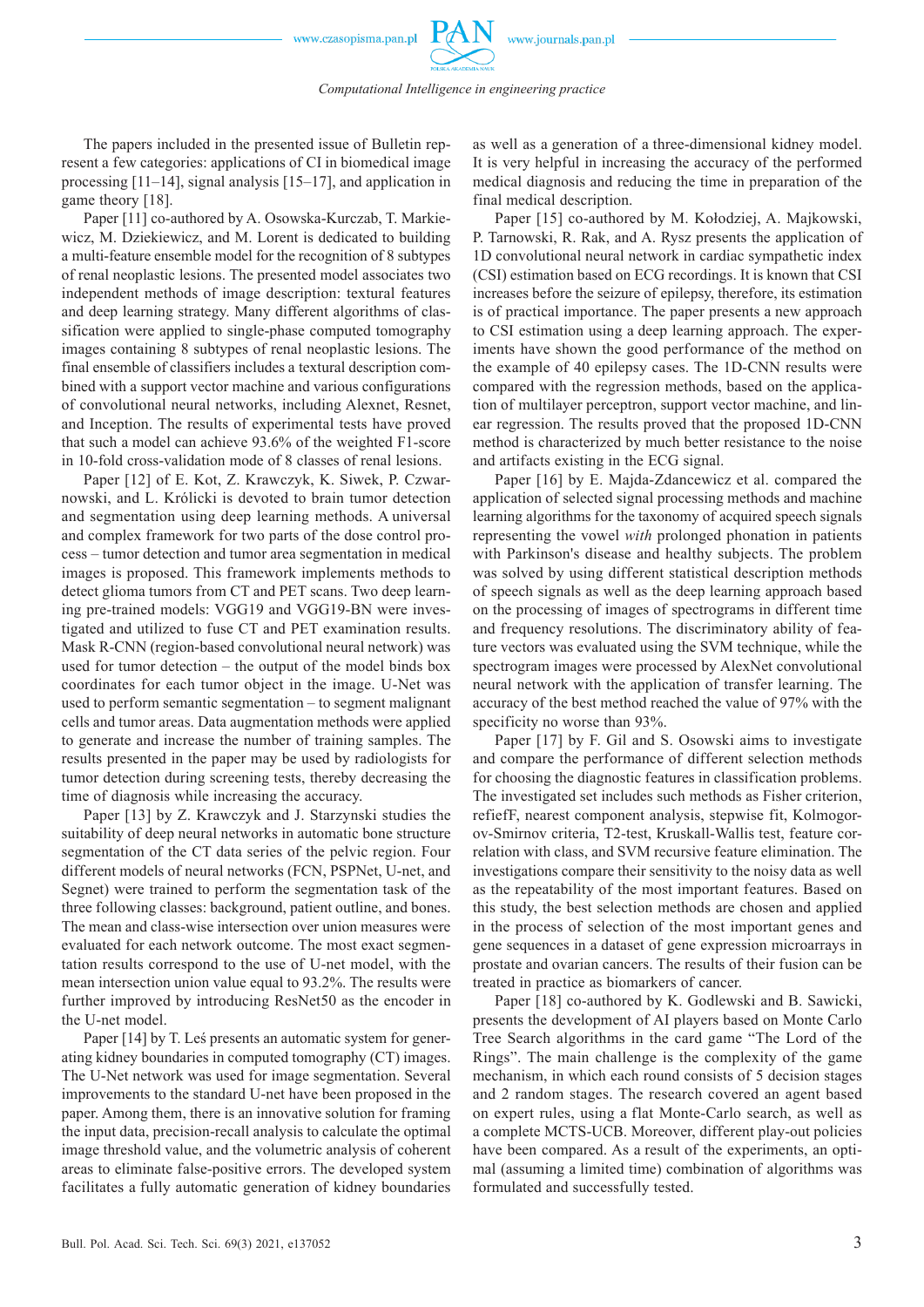



**Acknowledgments**. We would like to express our gratitude to all authors of the papers included in this Special Section devoted to computational intelligence in engineering. Additionally, we would like to thank all reviewers for their efforts and valuable input, which contributed significantly to improve the quality of papers. Great acknowledgments are addressed to prof. Marian Kaźmierkowski, Editor in Chief, and all members of the Editorial Board for allowing Guest Editors to present this Special Section. Finally, we would like to thank Ms. Renata Podraza, Copy Editor, for her professional help and assistance.

## **REFERENCES**

- [1] H. Das, J. K. Rout, and S.C.N. Dey, Maharana, *Applied Intelligent Decision Making in Machine Learning*, CRC Press, 2020.
- [2] B. Zhang, Y. Wu, J. Lu, and K.L. Du, "Evolutionary computation and its applications in neural and fuzzy systems", *Appl. Comput. Intell. Soft Comput.* 2011, 938240 (2011), [doi:](https://doi.org/10.1155/2011/938240)  [10.1155/2011/938240](https://doi.org/10.1155/2011/938240)
- [3] M. Injadat, A. Moubayed, A.B. Nassif, and A. Shami, "Machine learning towards intelligent systems: applications, challenges, and opportunities", *Artif. Intell. Rev.* (2021), [https://doi.](https://doi.org/10.1007/s10462-020-09948-w) [org/10.1007/s10462-020-09948-w](https://doi.org/10.1007/s10462-020-09948-w).
- [4] I. Goodfellow, Y. Bengio, and A. Courville, *Deep learning*, MIT Press, 2016.
- [5] J. Heaton, "Applications of Deep Neural Networks", arXiv: 2009.05673v2 [cs. LG] 2021, Heaton Research, Inc.
- [6] E. Kayacan and M.A. Khanesar, *Fuzzy Neural Networks for Real Time Control Applications: Concepts, Modeling and Algorithms for Fast Learning*, Elsevier, 2015.
- [7] A. Burkov, *Machine Learning Engineering*, True Positive Inc., 2020.
- [8] A. Krizhevsky, I. Sutskever, and G. Hinton, *Imagenet classification with deep convolutional neural networks*, NIPS, 2012.
- [9] A. Cichocki, R. Zdunek, A. H. Phan, and S.-I. Amari, *[Nonnega](http://books.google.com/books?hl=en&lr=&id=KaxssMiWgswC&oi=fnd&pg=PR5&dq=info:ZcrOrrgKZasJ:scholar.google.com&ots=Lu7_baP3MR&sig=SMUCan-ggz4wZ3Imbf0YzMCKZlg)[tive matrix and tensor factorizations: applications to exploratory](http://books.google.com/books?hl=en&lr=&id=KaxssMiWgswC&oi=fnd&pg=PR5&dq=info:ZcrOrrgKZasJ:scholar.google.com&ots=Lu7_baP3MR&sig=SMUCan-ggz4wZ3Imbf0YzMCKZlg)  [multi-way data analysis and blind source separatio](http://books.google.com/books?hl=en&lr=&id=KaxssMiWgswC&oi=fnd&pg=PR5&dq=info:ZcrOrrgKZasJ:scholar.google.com&ots=Lu7_baP3MR&sig=SMUCan-ggz4wZ3Imbf0YzMCKZlg)*n, Wiley, 2009.
- [10] A. Khan, A. Sohail, U. Zahoora, and A.S. Oureshi, "A survey of the recent architectures of deep convolutional neural networks", *Artif. Intell. Rev.* 53, 5455–5516 (2020), doi: [10.1007/s10462-](https://doi.org/10.1007/s10462-020-09825-6) [020-09825-](https://doi.org/10.1007/s10462-020-09825-6)6.
- [11] A. Osowska-Kurczab, T. Markiewicz, M. Dziekiewicz, and M. Lorent, "Multi-feature ensemble system for renal tumour classification", *Bull. Pol. Acad. Sci. Tech. Sci.* 69(3), e136749 (2021).
- [12] E. Kot, Z. Krawczyk, K. Siwek, P. Czwarnowski, and L. Królicki, ["Deep learning-based framework for tumour detection and](https://www.editorialsystem.com/bpasts/article/219175/view/)  [semantic segmentation](https://www.editorialsystem.com/bpasts/article/219175/view/)", *Bull. Pol. Acad. Sci. Tech. Sci.* 69(3), e136750 (2021).
- [13] Z. Krawczyk and J. Starzyński, "Segmentation of bone structures with the use of deep learning techniques", *Bull. Pol. Acad. Sci. Tech. Sci.* 69(3), e136751 (2021).
- [14] T. Leś, "U-Net based frames partitioning and volumetric analysis for kidney detection in tomographic images", *Bull. Pol. Acad. Sci. Tech. Sci.* 69(3), e137051 (2021).
- [15] M. Kołodziej, A. Majkowski, P. Tarnowski, R. Rak, and A. Rysz, "A New Method of Cardiac Sympathetic Index Estimation Using 1D-Convolutional Neural Network", *Bull. Pol. Acad. Sci. Tech. Sci.* 69(3), e136921 (2021).
- [16] E. Majda-Zdancewicz *et al.*, "[Deep learning vs. feature en](https://www.editorialsystem.com/bpasts/article/220061/view/)[gineering in the assessment of voice signals for diagnosis in](https://www.editorialsystem.com/bpasts/article/220061/view/)  [Parkinson's disease](https://www.editorialsystem.com/bpasts/article/220061/view/)", *Bull. Pol. Acad. Sci. Tech. Sci.* 69(3), e137347 (2021).
- [17] F. Gil and S. Osowski, "Fusion of feature selection methods in gene recognition", *Bull. Pol. Acad. Sci. Tech. Sci.* 69(3), e136748 (2021).
- [18] K. Godlewski and B. Sawicki, "Optimisation of MCTS player for The Lord of the Rings: the card game", *Bull. Pol. Acad. Sci. Tech. Sci.* 69(3), e136752 (2021).



**Stanisław Osowski** received the M.Sc., Ph.D., and D.Sc. degrees from the Warsaw University of Technology, Warsaw, Poland, in 1972, 1975, and 1981, respectively, all in electrical engineering. Currently, he is a professor of electrical engineering at the Institute of the Theory of Electrical Engineering and Electrical Measurements at the same university and at the Electronic Faculty of Military University of Technology, Warsaw, Poland. His research and teaching interests include computational intelligence, especially machine learning, neural networks and deep learning, data mining, and their applications in various areas of engineering. He is an author or co-author of more than 200 scientific papers and many books.

e-mail: [stanislaw.osowski@ee.pw.edu.pl](mailto:stanislaw.osowski@ee.pw.edu.pl)